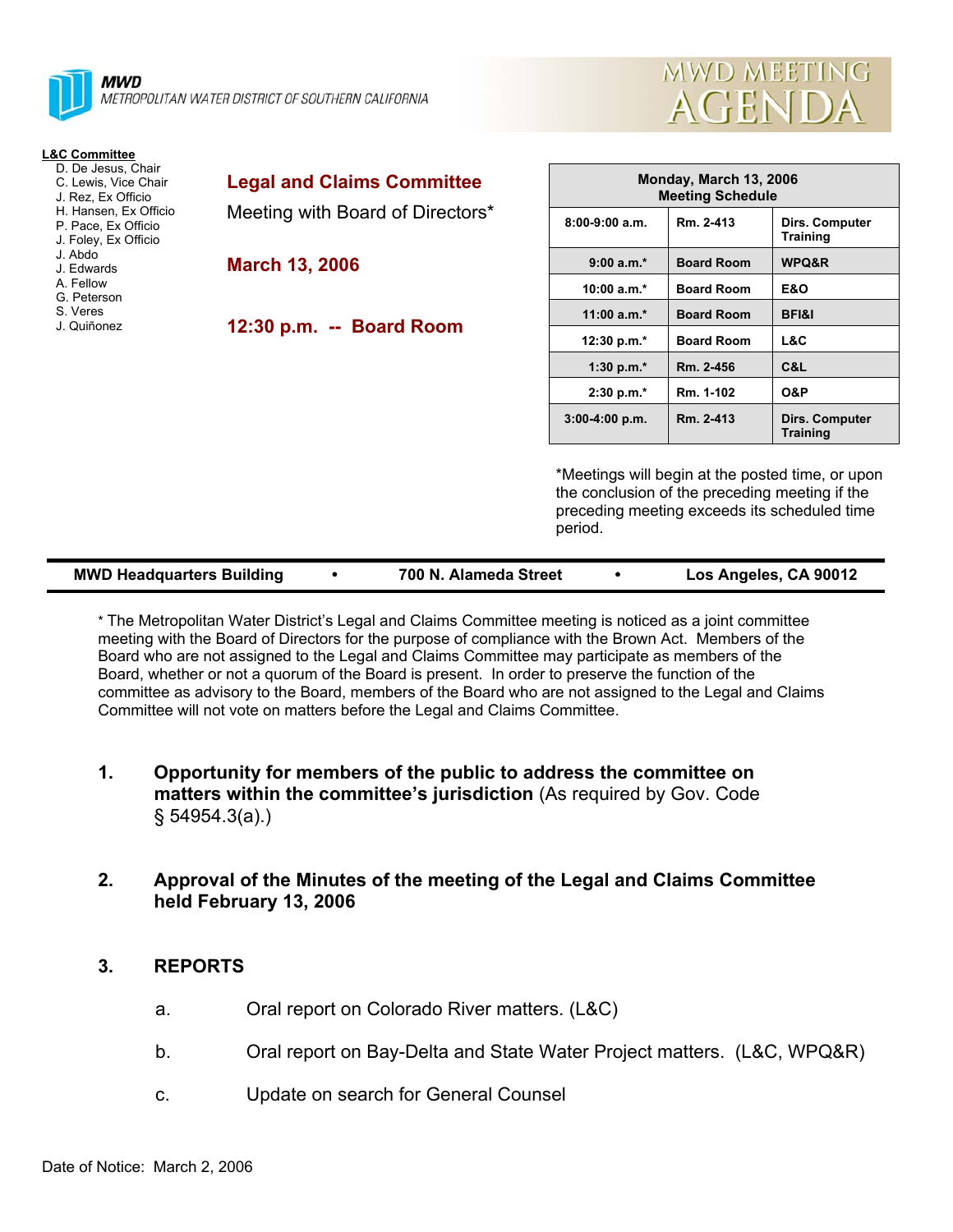#### **4. CONSENT CALENDAR ITEMS — ACTION**

None

#### **5. OTHER BOARD ITEMS — ACTION**

None

#### **6. BOARD INFORMATION ITEMS**

9-2 Report on State Water Resources Control Board Cease and Desist Order to California Department of Water Resources and U.S. Bureau of Reclamation. (L&C) **(To be mailed separately) [Conference with legal counsel—existing litigation—adjudicatory proceeding before the State Water Resources Control Board, Order WR 2006-0006; may be heard in closed session pursuant to Gov. Code Section 54956.9(a)]** 

# **7. COMMITTEE ITEMS**

- a. Oral report on employment discrimination litigation **[Conference with legal counsel—existing litigation (***Lance Charles v. MWD, et al.,*  **LASC Case No. BC 313797***; Carlita Wong Villanueva v. MWD, et al.,* **LASC Case No. BC 296912;** *Felicia Clayton-Gordon v. MWD, et al***., LASC Case No. BC 333064;**  *Louis H. Cardenas, etc. v. MWD, et al***., LASC Case No. BC 298866;** *Gail Naylor, Carmen Norona-Yanez, Maria Biel and Brenda Fisher v. MWD, et al***., LASC Case No. BC 288114;** *Carole King v. MWD, et al***., LASC Case No. BC 336605;** *Lollett Jones-Boyce v. MWD, et al***., LASC Case No. BC 310915;** *Jaime Paz v. MWD, et al***., LASC Case No. BC 308448); to be heard in closed session pursuant to Gov. Code Section 54956.9(a)]**
- b. Acting General Counsel's report of monthly activities

# **8. FOLLOW-UP ITEMS**

None

# **9. FUTURE AGENDA ITEMS**

# **10. ADJOURNMENT**